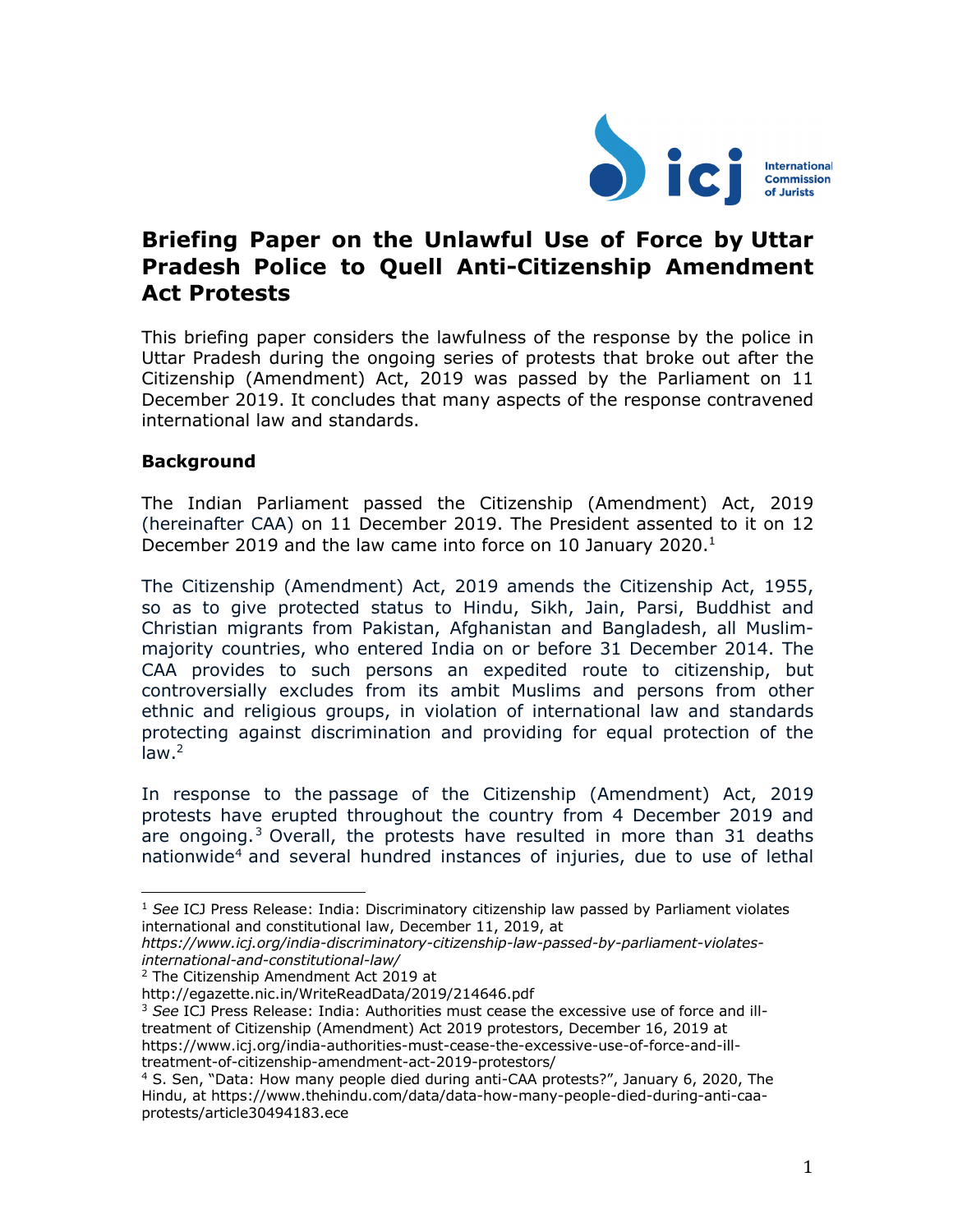weapons such as firearms and less-lethal weapons such as teargas, indiscriminate baton charging, water cannons among others.

The state of Uttar Pradesh has seen the largest number of deaths, reported by the Uttar Pradesh Police at 19, although reports from the ground place it at 24 or more with many more critically injured. Firozabad has recorded the greatest number of deaths (seven).<sup>5</sup>

The Allahabad High Court is hearing *Shree Ajay Kumar v. State of Uttar Pradesh* starting 16 January 2020, wherein it has taken *suo moto* cognizance of a letter sent by Ajay Kumar a lawyer in the Bombay and has treated it as a basis for the commencement of a public interest litigation. The letter alleges that "the situation in the State of Uttar Pradesh is antithetical to core constitutional values and warrants interference of this Court". It refers, among other sources, to a New York Times publication noting "that Mr. Sanjeev Tyagi, the Superintendent of Police in the Bijnor district has published an audio recording requesting police officers to inflict violence on protestors and demonstrators as a means of reprisal." The letter further says, "[t]he two reports coming from newspapers appear to show that the law enforcement machinery in Uttar Pradesh is acting in callous disregard for the law. In particular without reference to any of the fundamental rights of UP residents guaranteed under Articles 14, 19, 21, and 22 of the Constitution of India".6 The Court is also hearing several petitions related to the protests which have been tagged to this petition.<sup>7</sup>

The incidents engage a range of international human rights concerns, including freedom of expression and assembly, not to mention the underlying issue of discrimination of the citizenship law that is the subject of the ongoing demonstrations. The present briefing paper is confined to the human rights concerns arising from the unlawful use of force, particularly regarding dispersal of protestors through the use of firearms and less-lethal weapons in

<sup>5</sup> Uttar Pradesh is the most populous state in the country with more than 75 districts. Based on preliminary information received by the ICJ and domestic human rights organizations, there have been at least 24 deaths, including seven in Firozabad, six in Meerut, three in Kanpur, two in Bijnore, one in Muzzafarnagar, one in Lucknow, one in Varanasi, two in Sambhal, and one in Rampur. Most of these have been caused by firearms, although the death in Varanasi of a minor boy was a result of being crushed in a stampede following the police actions to disperse crowds.

 $6$  The Leaflet, Allahabad High Court takes cognizance of a letter from a lawyer alleging situation in UP antithetical to core constitutional values, notice issued to UP Govt, https://theleaflet.in/allahabad-high-court-takes-cognizance-of-a-letter-from-a-lawyer-

alleging-situation-in-up-antithetical-to-core-constitutional-values-notice-issued-to-up-govt/ <sup>7</sup> These include petitions such as *Vishnu Shukla v. State of UP and 4 Others* (Kanpur), *Aftab Alam v. State of UP and 6 Others* (Muzzafarnagar), *Syed Najmussaqib v. State of UP and 6 Others* (Kanpur) which will also be heard on 16<sup>th</sup> January 2020.

The High Court had started hearing a public interest litigation on violence in Aligarh Muslim University commencing January 7, 2019, *Mohd Aman Khan v. UOI* wherein it has directed the National Human Rights Commission to conduct an enquiry into the violence committed in the Aligarh Muslim University and to provide its report in four weeks. The next hearing is scheduled on February 17, 2019.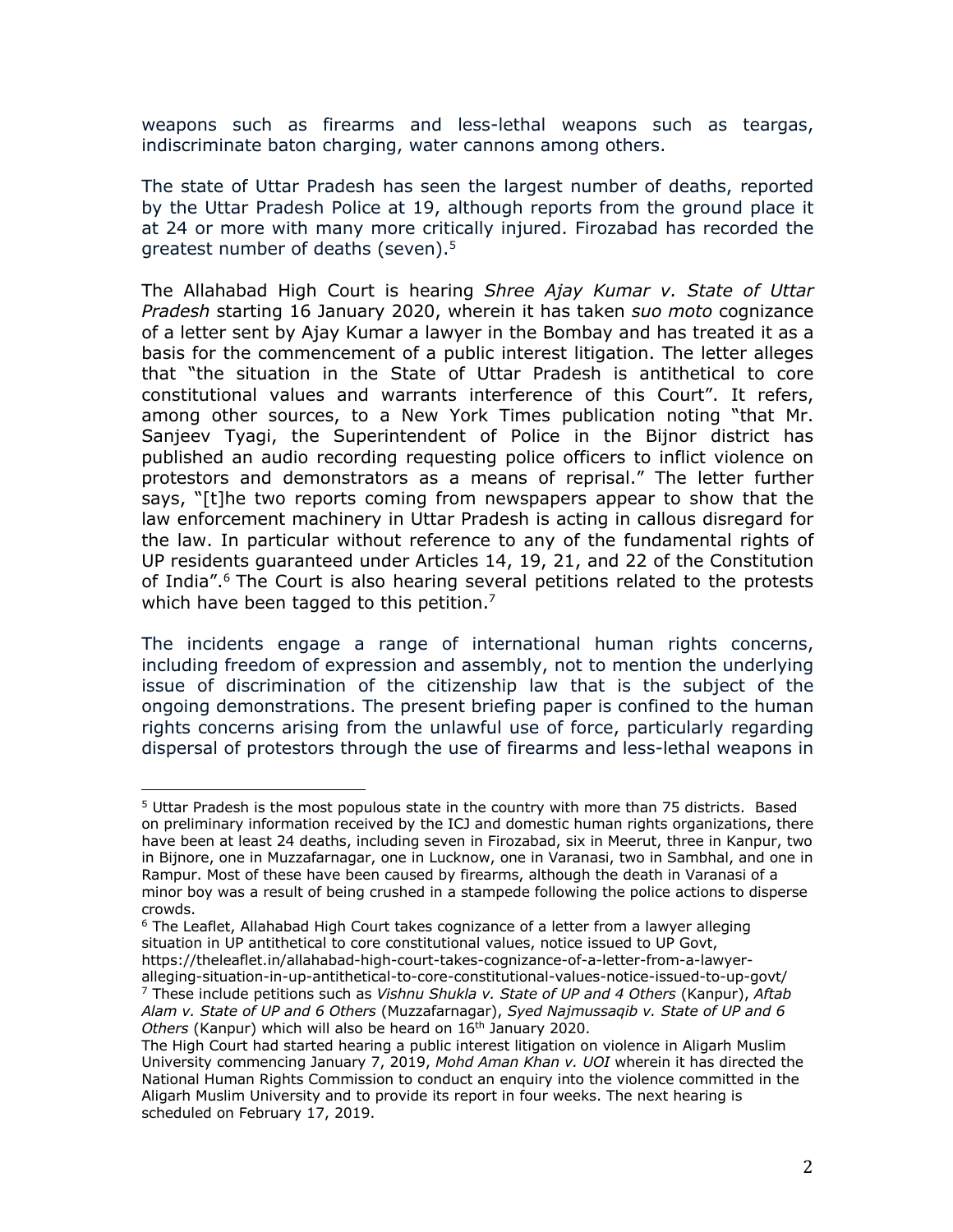the context of the actions of the Uttar Pradesh police against CAA protestors. These engage the rights to life and freedom from ill-treatment, both protected under international law and guaranteed by India pursuant to its international obligations and domestic law. This includes the International Covenant on Civil and Political Rights (ICCPR), articles 6 and 7 and article 21 of the Indian Constitution.

The paper concludes that through the conduct of the police and the Uttar Pradesh government, the Indian State is in violation of its international legal obligations to protect the right to life and freedom from torture and cruel, inhuman degrading treatment. Indian authorities have engaged in arbitrary deprivation of life and acts of proscribed ill-treatment.

#### **Use of Firearms to Disperse Protests**

At present there have been 14 deaths reported in Uttar Pradesh as a result of firearms. 8

The testimonies of two deaths due to firearms that have been received by the ICJ, described below, may be taken as emblematic:

**Rani**, Firozabad, Uttar Pradesh lost her husband Shafiq in the violence that broke out after the protests. She says: "*My husband has died. He was coming back from work from the bangle factory. In the protests, he got hit in the head with a bullet from a gunshot. Everyone saw it. He fell and there was nobody to pick him up. The hospital in Firozabad refused to admit him. People from my community took him to Agra – they took him to 10-12 hospitals, they all refused. Finally, one hospital admitted him, but they kept telling me to take him to Delhi. He died in Delhi*."

**Qamarjahaan,** mother of Mohammed Saif urf Nakil, Kanpur says "*My son had taken a bath and took money from me to buy food. He saw a protest was happening and stood to observe it and got hit by live ammunition. He told us that the police fired two bullets which hit him in the stomach and in the hand, near Eidgah, around 3 pm. The police were also abusing him verbally. We took him to the hospital around 5 pm. He was conscious until 5:30 pm until he went to the operation theatre. We were told by hospital authorities the next morning at 9 am that he has died although the news cycle reported his death the previous night. The doctors have not provided any documentation including the postmortem report. The police only came to deliver the body to make sure that the funeral was conducted without unrest.*"

<sup>&</sup>lt;sup>8</sup> Scroll, Citizenship Act protests: 14 of 17 deaths in Uttar Pradesh were due to 'firearm injuries" Scroll, December 23, 2019, https://scroll.in/latest/947639/citizenship-act-protests-14-of-17-deaths-in-uttar-pradesh-because-of-firearm-injuries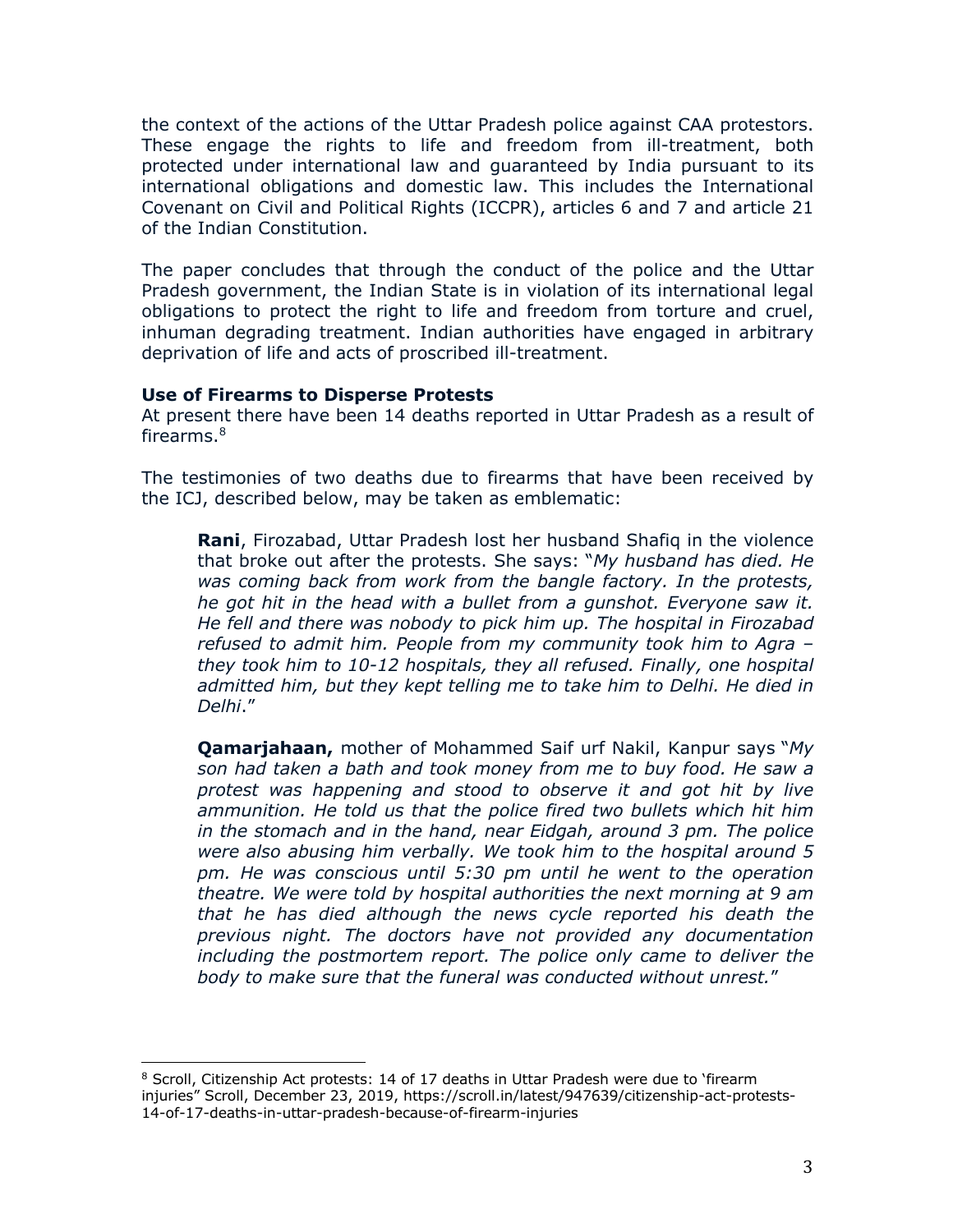As indicated above, the right to life is protected under article 6 of the ICCPR. $9$ The nature and scope of the obligation of the Indian State to respect and protect the right to life is set out by the UN Human Rights Committee, the ICCPR's supervisory authority, in it's General Comment 36. The Committee stresses that "[d]eprivation of life is, as a rule, arbitrary if it is inconsistent with international law or domestic law." In addition, it says "all operations of law enforcement officials should comply with relevant international standards, including the Code of Conduct for Law Enforcement Officials (General Assembly resolution 34/169) (1979) and the Basic Principles on the Use of Force and Firearms by Law Enforcement Officials (1990)."10

Pursuant to these standards, there are three main elements that govern the law for law enforcement officials: necessity, proportionality and precaution.

i) Necessity: The principle of necessity holds that a) law enforcement officials may use force only when strictly necessary for a legitimate purpose and that any use of force should be exceptional and non-violent means should be attempted to ensure compliance; b) such a legitimate purpose in the context of law enforcement must be a law enforcement objective, ie, to prevent crime or to effect or assist in the lawful arrest of criminals or suspected criminals; c) no more than the minimum force that is reasonably necessary in the circumstances is to be used and the force must be in keeping with the level of resistance offered.

ii) Proportionality in the use of force of means that "whenever the lawful use of force and firearms is unavoidable, law enforcement officers shall ... act in proportion to the seriousness of the offence and legitimate objective to be achieved."

iii) Precaution - The authorities have a duty to plan law enforcement operations in a manner that minimizes the risk that its law enforcement agencies and officials may kill or injure a member of the public (or another law enforcement official). According to 1990 Basic Principle 5(b), whenever lawful use of force and firearms is unavoidable, law enforcement officials must "minimize damage and injury" and "respect and preserve human life".

In separate resolutions in 2014 and 2016 that addressed the use of force in the context of law enforcement, the Human Rights Council called on States to ensure that their domestic legislation and procedures are "consistent with their international obligations and commitments" and "effectively implemented by officials exercising law enforcement duties, in particular applicable principles of law enforcement, such as the principles of necessity and proportionality." This echoes the Human Rights Committee's affirmation of the States' obligations under the ICCPR to "take all necessary measures intended to prevent arbitrary deprivations of life by their law enforcement officials,… includ[ing] appropriate legislation controlling the use of lethal force by law enforcement officials, procedures designed to ensure that law enforcement actions are adequately planned in a manner consistent with the

 $9$  Article 6(1), ICCPR: 1. Every human being has the inherent right to life. This right shall be protected by law. No one shall be arbitrarily deprived of his life.

<sup>&</sup>lt;sup>10</sup> Human Rights Committee, General Comment 36: Article 6: right to life, UN Doc CCPR/C/GC/36, paras 11 and 14.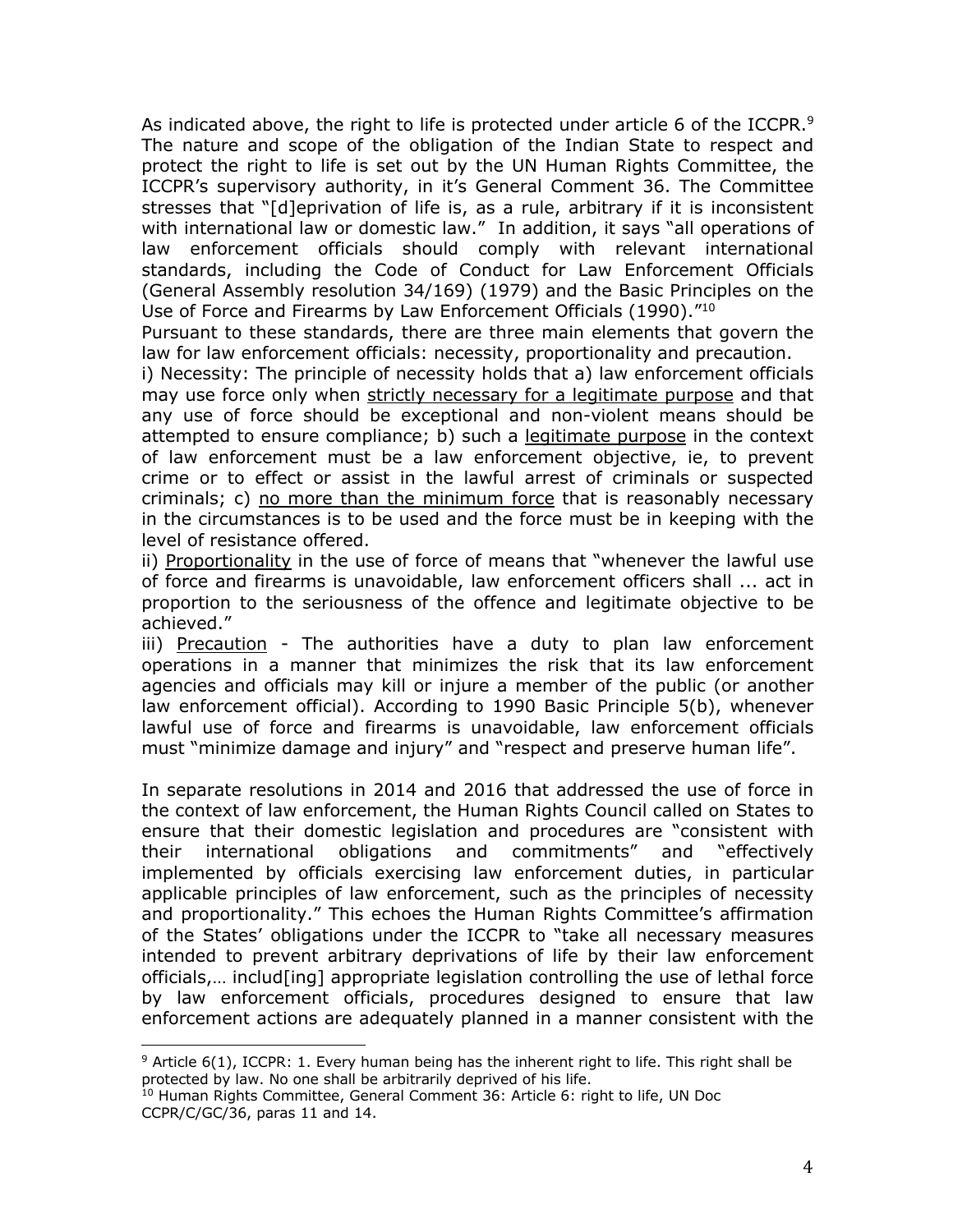need to minimize the risk they pose to human life, mandatory reporting, review, and investigation of lethal incidents and other life-threatening incidents, and the supplying of forces responsible for crowd control with effective "less-lethal" means and adequate protective equipment in order to obviate their need to resort to lethal force."11

With specific regard to the use of lethal force, the Human Rights Committee has stressed that and "the intentional taking of life by any means is permissible only if it is strictly necessary in order to protect life from an imminent threat."<sup>12</sup> This echoes Principle 9 of the 1990 Basic Principles: Law enforcement officials shall not use firearms against persons except in selfdefence or defence of others against the imminent threat of death or serious injury, to prevent the perpetration of a particularly serious crime involving grave threat to life, to arrest a person presenting such a danger and resisting their authority, or to prevent his or her escape, and only when less extreme means are insufficient to achieve these objectives.

#### In any event, intentional lethal use of firearms may only be made when strictly unavoidable in order to protect life.

In the cases reported to the ICJ and other organizations, the law enforcement officials used firearms in violation of Principle 9 of the 1990 Basic Principles and it was not necessary, proportionate or exercised with precaution.

### **Use of "Less-Lethal Weapons" (baton charge, tear gas, water cannon etc) to Disperse Protests**

There have been several critical injuries caused due to the apparently indiscriminate, excessive and unnecessary use of force by the police. Among the several testimonies received by the ICJ, an emblematic testimony is reproduced here:

A (name withheld on request), Firozabad told the ICJ "*On December 20th, around 2 PM when the namazis came out of the Agaa Sahib mosque after the Juma prayer, the police started lathicharging (baton charging). There was no reason to start the lathicharging as the namazis were simply coming out of the mosque after the prayers, there was no protest or sign of any tension there. In a very short period of time, the police force gathered outside the mosque. As soon as the lathicharging started, some people started running away ..But the police caught hold of people and detained them. The mosque representative also came to speak to the police, but he was* 

<sup>&</sup>lt;sup>11</sup> Human Rights Committee, General Comment 36: Article 6: right to life, UN Doc CCPR/C/GC/36, para 13.

 $12$  Human Rights Committee, General Comment 36: Article 6: right to life, UN Doc CCPR/C/GC/36, para 12.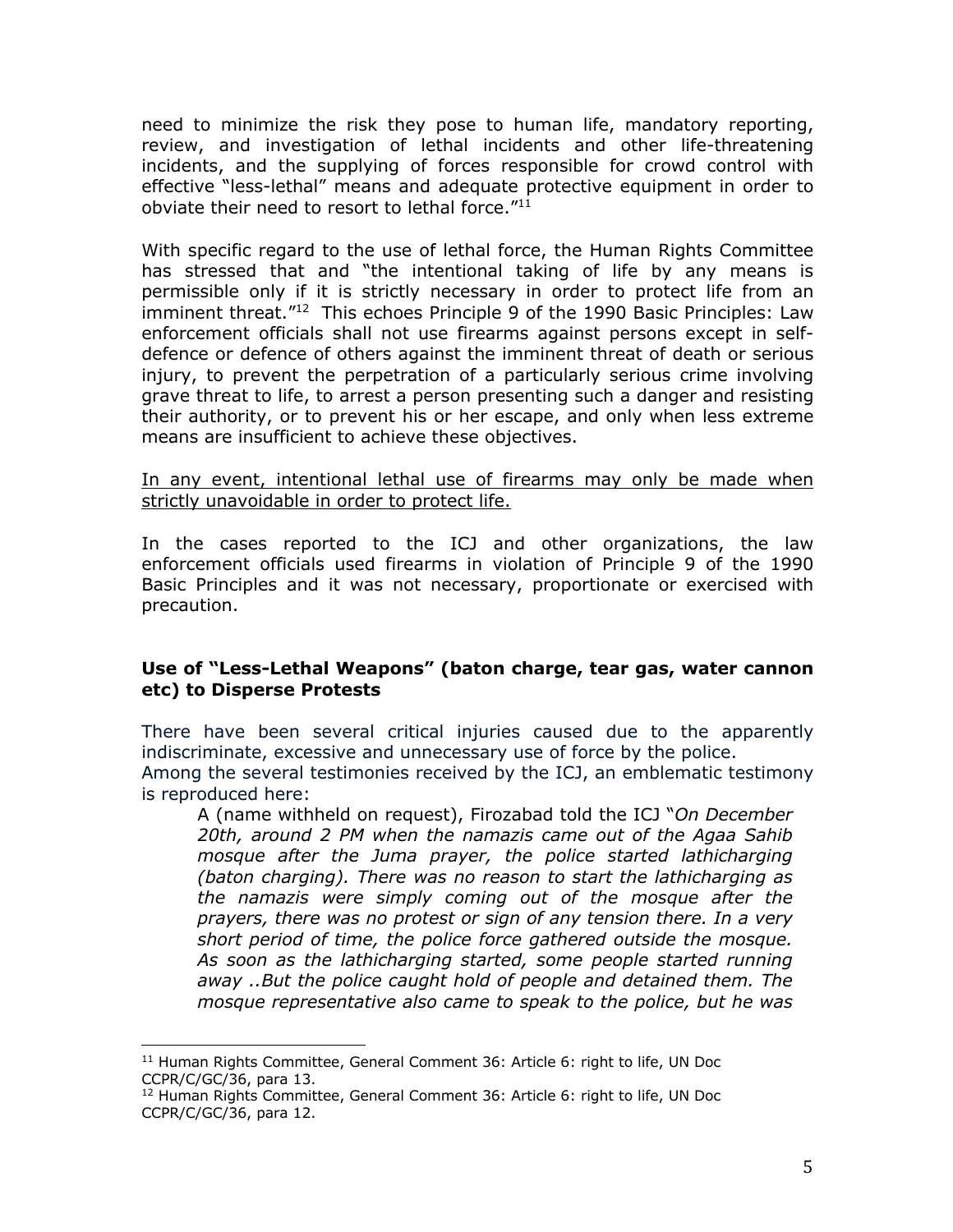*also beaten up badly by the police and has head injuries in 3 places. They also pulled his beard and called him 'aatankvadi'…Some people are still so scared that they have not opened up their shops in 5-6 days."*

Under international law, force must not be used vindictively as punishment or applied in a discriminatory manner or as a form of extrajudicial punishment and in all circumstances, force must cease to be applied when the need for further violent action has passed. Discriminatory practices, for example against minorities, are "in principle arbitrary" and therefore a violation of international law. Self-evidently, unlawful forms of arrest or detention are not legitimate law enforcement purposes. The rationale for less-lethal weaponry is to reduce the number of injuries that law enforcement officials inflict when they use force in other instances.

Principle 3 of the 1990 Basic Principles states: "The development and deployment of non-lethal incapacitating weapons should be carefully evaluated in order to minimize the risk of endangering uninvolved persons, and the use of such weapons should be carefully controlled".

In this connection, the Human Rights Committee has stressed that States parties should ensure that less-lethal weapons are "subject to strict independent testing and evaluate and monitor the impact on the right to life of weapons … which are designed for use or are actually used by law enforcement officials, including soldiers charged with law enforcement missions. The use of such weapons must be restricted to law enforcement officials who have undergone appropriate training and must be strictly regulated in accordance with applicable international standards, including the Basic Principles on the Use of Force and Firearms by Law Enforcement Officials. Furthermore, less-lethal weapons must be employed only subject to strict requirements of necessity and proportionality, in situations in which other less harmful measures have proven to be or clearly are ineffective to address the threat. States parties should not resort to less-lethal weapons in situations of crowd control that can be addressed through less harmful means, especially situations involving the exercise of the right to peaceful assembly."13

In the cases reported to the ICJ and other organizations, the law enforcement officials used less lethal weapons in violation of Principle 3 of the 1990 Basic Principles and it was not necessary, proportionate or exercised with precaution.

<sup>&</sup>lt;sup>13</sup> Human Rights Committee, General Comment 36: Article 6: right to life, UN Doc CCPR/C/GC/36, para 14.